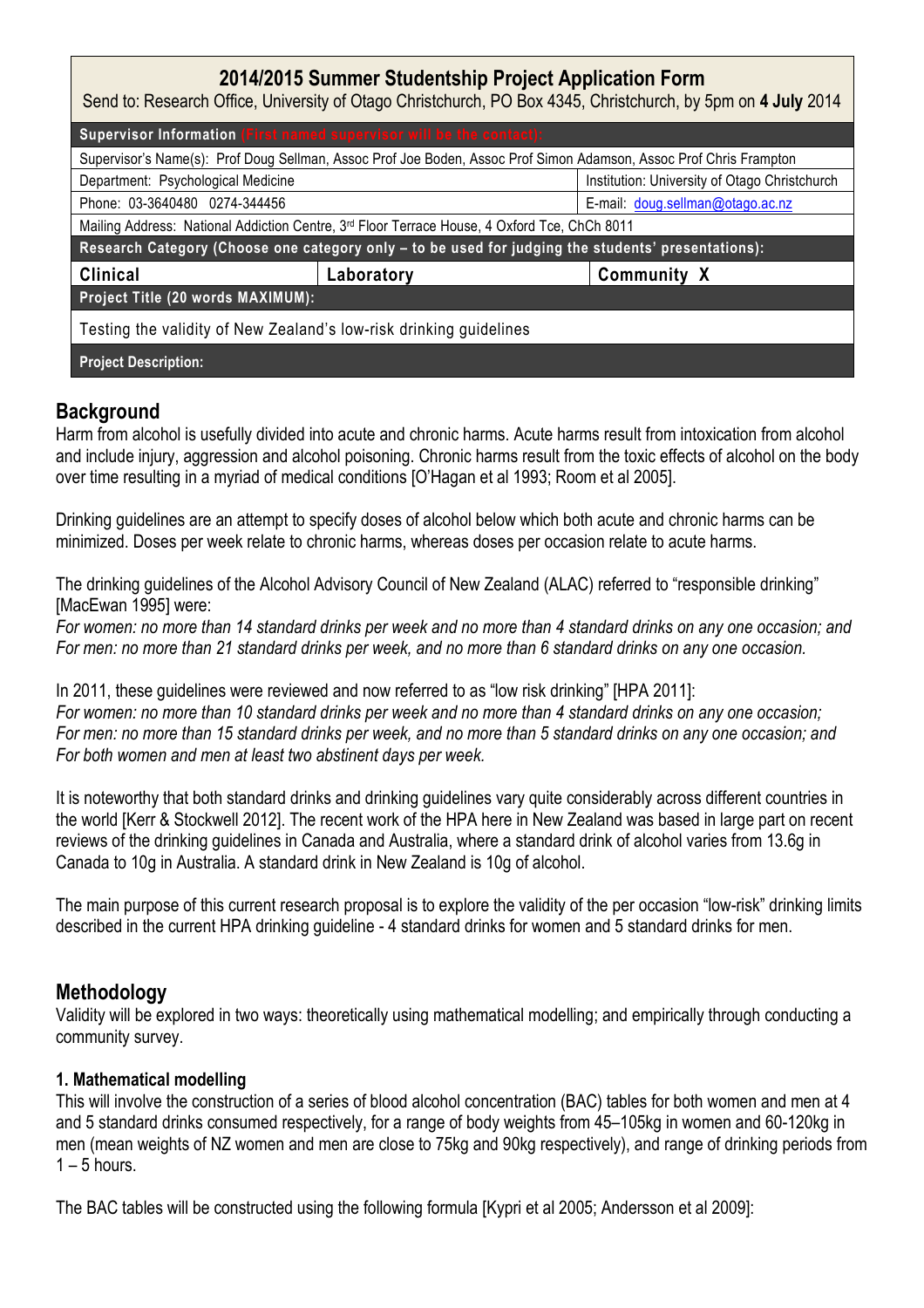$$
EBAC = \frac{0.806 \cdot SD \cdot 1.2}{BW \cdot Wt} - (MR \cdot DP)
$$

where 0.806 is a constant for body water in the blood (mean 80.6%), SD is the number of standard drinks containing 10 grams of ethanol, 1.2 is a factor to convert the amount in grams to Swedish standards set by The Swedish National Institute of Public Health, BW is a body water constant (0.58 for men and 0.49 for women), Wt is body weight (kilogram), MR is the metabolism constant (0.017) and DP is the drinking period in hours.

The tables will be examined using the putative level of risk categories below for the range of BACs from 0.00 – 0.10, based on the following descriptions:

- "Binge drinking means drinking so much within about 2 hours that blood alcohol concentration (BAC) levels reach 0.08g/dL" [NIAA 2014].

- "Drivers aged between 20 and 29 years are 50.2 times more likely to have a fatal crash at BAC 0.08 compared to 17.5 times as likely at BAC 0.05". [ALAC 2009]

- "When a BAC of .056 is exceeded, the negative, depressant effects of alcohol take place" [CSHPWB 2008]

- "BAC=0.04. Lower inhibitions and sensation of warmth, some minor impairment of reasoning and memory, lowering of caution" [CSHPWB 2008]

- "In Sweden, which changed its BAC threshold from .05 to .02 in 1990, the results have been dramatic. According to the World Health Organization and European Commission, of road fatalities in Sweden, roughly 16% were alcohol related. In the U.S., 31.7% of traffic fatalities were alcohol related in 2007" [Time 2010].

### BAC Putative level of risk

- 0.00 No risk
- 0.02 Very low risk
- 0.04 Low risk
- 0.06 Moderate risk
- 0.08 High risk
- 0.10 Very high risk

#### 2. Community survey

120 people aged 18 years and above will be randomly selected from the Christchurch Residential White Pages using block randomization for gender and age (< 35 years, 35 and over).

The main questioning of the survey will be a thought experiment in which participants will be invited to imagine drinking 4 or 5 standard drinks (depending on gender) over a 2-3 hour period and then be required to function in a series of six scenarios graded easy, medium, and hard. Two examples for each level of difficulty will be used. Standard drinks will be converted into actual beverage quantities for each participant.

Examples of scenarios might be as follows:

Easy - walking down to the diary to buy some milk;

Medium - looking after a small child who has just fallen and scraped her knee;

Hard - dealing with an irritable and intoxicated 17-year old who wants to go out to town with his mates at 1am.

Participants will be asked to rate their functioning level on a five-point scale:

Very Well Well Neither Well nor Poor Poor Very Poor

Participants will also be asked how they consider they would function having consumed no alcohol for each scenario.